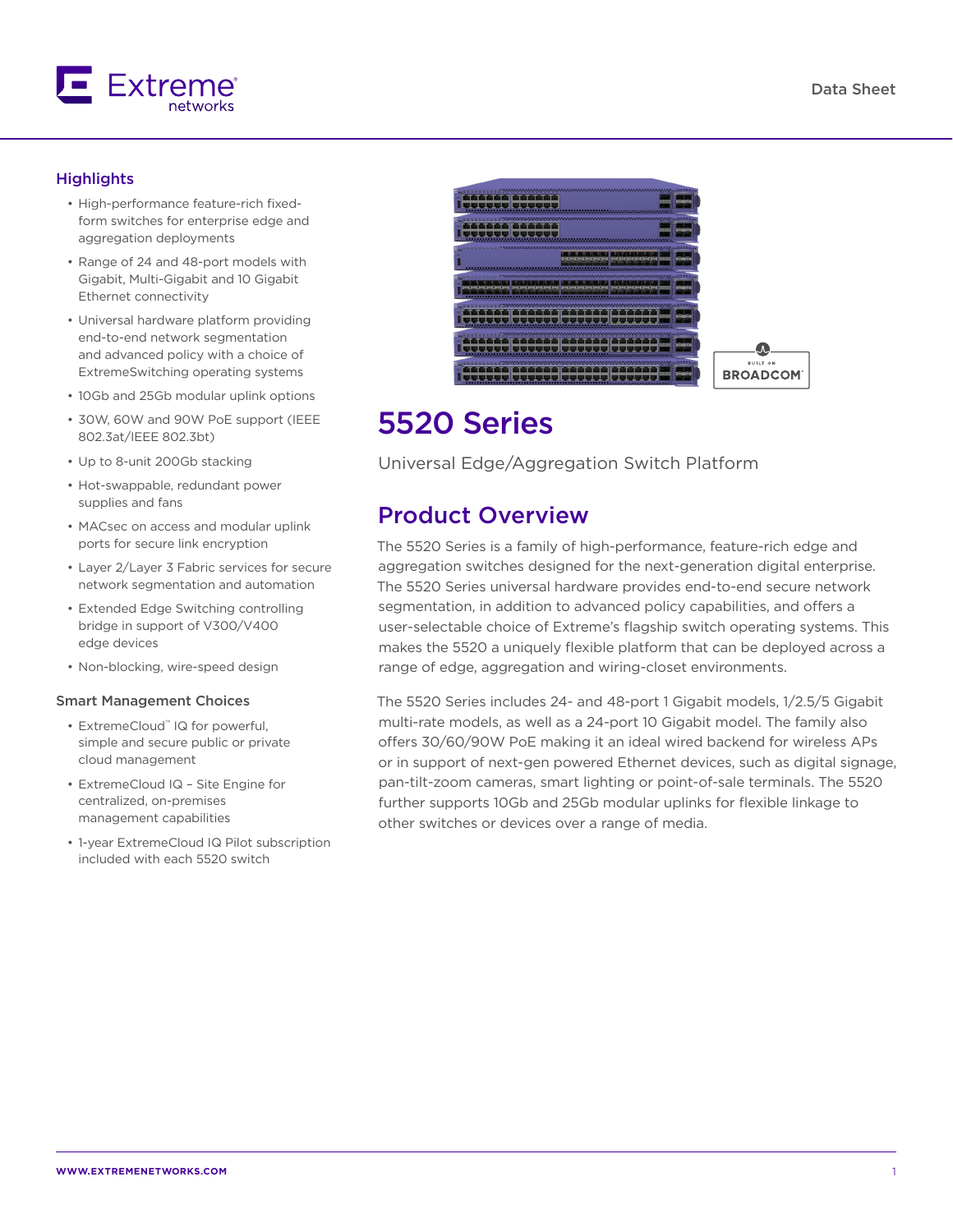

### Universal Hardware Platform

The 5520 Series as a universal hardware platform comes with a dual-persona capability allowing user choice of the switch operating system (OS). Either the Switch Engine (EXOS)\* or Fabric Engine (VOSS)\*\* persona can be enabled on 5520 hardware models. The desired persona can be selected at start-up or changed at a later stage. Once selected, the 5520 assumes the features/capabilities of the selected OS.

The 5520 persona activation can be done manually at boot-up, including via the system CLI. Or, it can be automated by preprovisioning the 5520 persona in ExtremeCloud IQ. When first booted, the 5520 automatically connects to ExtremeCloud IQ to find its persona. The pre-provisioned OS persona is then remotely enabled on the 5520 system – eliminating the need for manual selection.



## Power over Ethernet (PoE)

The 5520 Series includes Power over Ethernet (PoE) models with standards-based IEEE 802.3bt (30/60/90W) PoE support. This enables the 5520 to address the needs of powered edge devices, while eliminating the need for additional electrical cabling and circuits. 5520 PoE models also support perpetual and fast PoE for even more efficient and reliable powered edge device operation.

## VIM Options for Flexible Uplinks

Versatile Interface Modules (VIMs) on the 5520 provide flexible uplink capabilities – with 5520 models offering a single VIM slot for this purpose. VIM options include 4-port 10Gb or 25Gb modules that include LRM and 256-bit MACsec support.

| ┅<br>┍ |
|--------|
| ┯      |
|        |

### High-Performance Stacking

The 5520 also supports high-speed 200Gb\* stacking when running ExtremeXOS via its two built-in QSFP28 ports. Up to eight systems can be stacked using qualified QSFP+ direct attach cables and optical transceivers.

\* 200Gb stacking available with Switch Engine (EXOS) 31.6



### Management

The 5520 can be managed by ExtremeCloud IQ or ExtremeCloud IQ – Site Engine for comprehensive unified management with a consolidated view of users, devices and applications across wired and wireless networks. (NOTE: Each 5520 unit also includes a 1-year ExtremeCloud IQ Pilot subscription.)

Zero-touch provisioning from ExtremeCloud IQ lets one quickly bring new 5520 switches online as well as enable the selection of the operating system (OS) persona. Alternatively, 5520 onbox management can be done manually via a web-based GUI or generic CLI.

\* Switch Engine is the new name for ExtremeXOS (EXOS) on all universal switch platforms, starting with Version 31.6

\*\* Fabric Engine is the new name for the VSP Operating System (VOSS) on all universal switch platforms, starting with Version 8.6.



## Ethernet Fabric Services

The 5520 supports a variety of Ethernet Fabric services, including Extreme's Fabric Connect when running Fabric Engine (VOSS) and Extreme's IP Fabric when running Switch Engine (EXOS). It also supports Fabric Attach for automated connection to either Layer 2 or Layer 3 fabric services. Extreme's Fabric Connect and IP Fabric on the 5520 enable the creation of virtualized networks that automate network operations, simplify network provisioning and enhance security, all while reducing the strain on network and IT personnel.

Extended Edge Switching

The 5520 models support Extended Edge Switching, an innovative solution that simplifies the deployment and operation of edge switches. As the controlling bridge of an Extended Edge Switching solution, the 5520, when running Switch Engine (EXOS), can be combined with Extreme's V300 and V400 Series access devices to create a single logical switch architecture. The result is a simplified operational model

that reduces costs.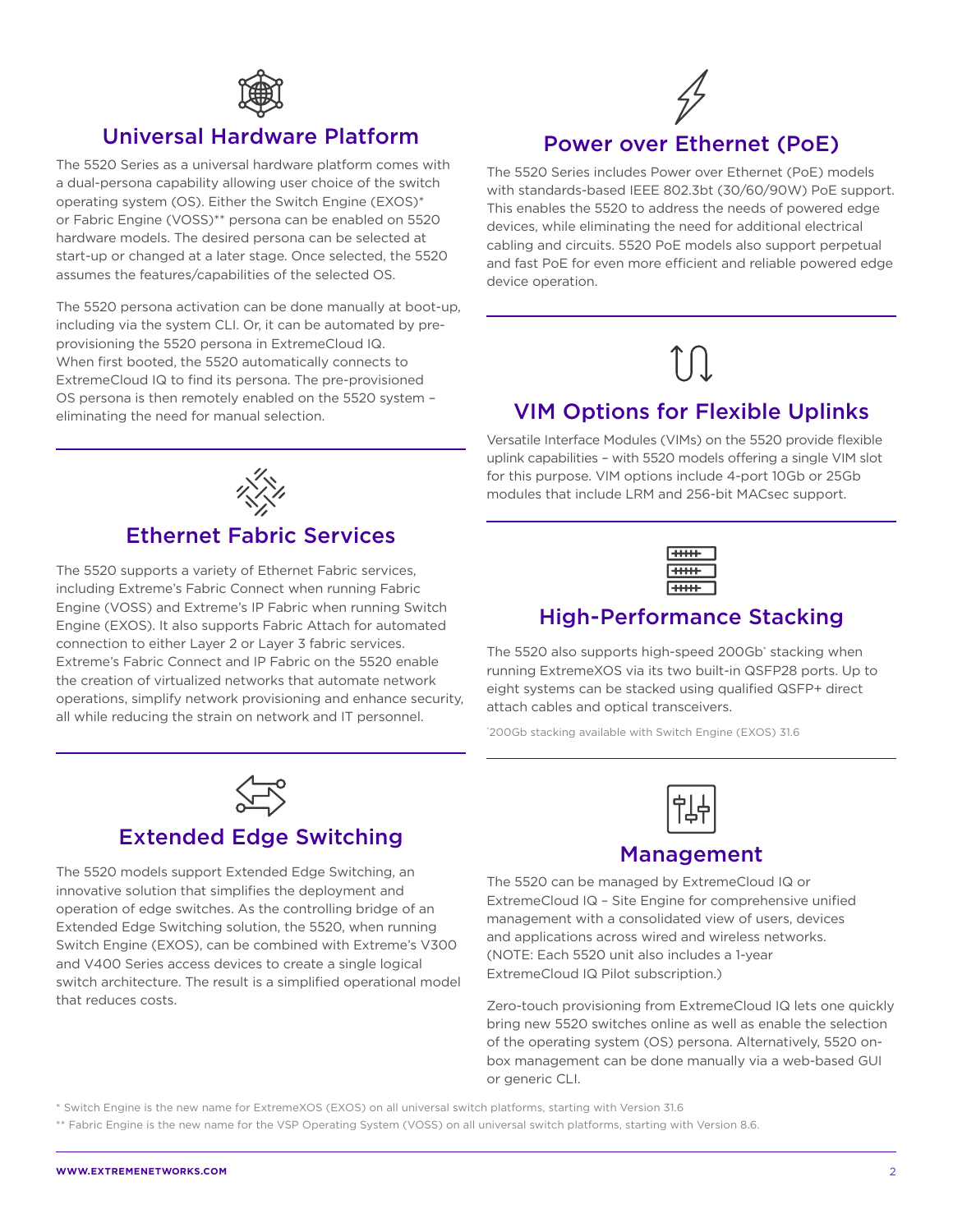# Product Specifications

### External Interfaces

| <b>Switch Model</b> | <b>Interfaces</b>                                                                                                                                                                                                                                                                                                                                                                                                                             |  |  |  |
|---------------------|-----------------------------------------------------------------------------------------------------------------------------------------------------------------------------------------------------------------------------------------------------------------------------------------------------------------------------------------------------------------------------------------------------------------------------------------------|--|--|--|
| 5520-24T            | • 24 x 10/100/1000Base-T ports<br>• Full/Half-Duplex (autosensing)<br>• MACsec-capable<br>• 2 x Stacking/QSFP28 ports* (unpopulated)<br>• 1 x Serial console port (RJ-45)<br>• 1 x 10/100/1000BASE-T out-of-band management port<br>• 2 x USB A ports for management or external USB flash<br>• 1 x USB Micro-B console port<br>• 1 x VIM slot                                                                                                |  |  |  |
| 5520-24W            | • 24 x 10/100/1000Base-T 802.3bt (90W) ports<br>• Full/Half-Duplex (autosensing)<br>• MACsec-capable<br>• 2 x Stacking/QSFP28 ports* (unpopulated)<br>• 1 x Serial console port (RJ-45)<br>• 1 x 10/100/1000BASE-T out-of-band management port<br>• 2 x USB A ports for management or external USB flash<br>• 1 x USB Micro-B console port<br>• 1 x VIM slot                                                                                  |  |  |  |
| 5520-48T            | • 48 x 10/100/1000Base-T ports<br>• Full/Half-Duplex (autosensing)<br>• MACsec-capable<br>• 2 x Stacking/QSFP28 ports* (unpopulated)<br>• 1 x Serial console port (RJ-45)<br>• 1 x 10/100/1000BASE-T out-of-band management port<br>• 2 x USB A ports for management or external USB flash<br>• 1 x USB Micro-B console port<br>• 1 x VIM slot                                                                                                |  |  |  |
| 5520-48W            | • 48 x 10/100/1000Base-T 802.3bt (90W) ports<br>• Full/Half-Duplex (autosensing)<br>• MACsec-capable<br>• 2 x Stacking/QSFP28 ports* (unpopulated)<br>• 1 x Serial console port (RJ-45)<br>• 1 x 10/100/1000BASE-T out-of-band management port<br>• 2 x USB A ports for management or external USB flash<br>• 1 x USB Micro-B console port<br>• 1 x VIM slot                                                                                  |  |  |  |
| 5520-12MW-36W       | • 12 x 100M/1/2.5/5GBase-T 802.3bt (90W) PoE ports<br>• Full-Duplex<br>• MACsec-capable<br>• 36 x 10/100/1000Base-T 802.3bt (90W) PoE ports<br>• Full/Half-Duplex<br>• MACsec-capable<br>• 2 x Stacking/QSFP28 ports* (unpopulated)<br>• 1 x Serial console port (RJ-45)<br>• 1 x 10/100/1000BASE-T out-of-band management port<br>• 2 x USB A ports for management or external USB flash<br>• 1 x USB Micro-B console port<br>• 1 x VIM slot |  |  |  |
| 5520-48SE           | • 48 x 100/1000Base-X (SFP) ports (unpopulated)<br>• MACsec-capable<br>• 2 x Stacking/QSFP28 ports* (unpopulated)<br>• 1 x Serial console port (RJ-45)<br>• 1 x 10/100/1000BASE-T out-of-band management port<br>• 2 x USB A ports for management or external USB flash<br>• 1 x USB Micro-B console port<br>• 1 x VIM slot                                                                                                                   |  |  |  |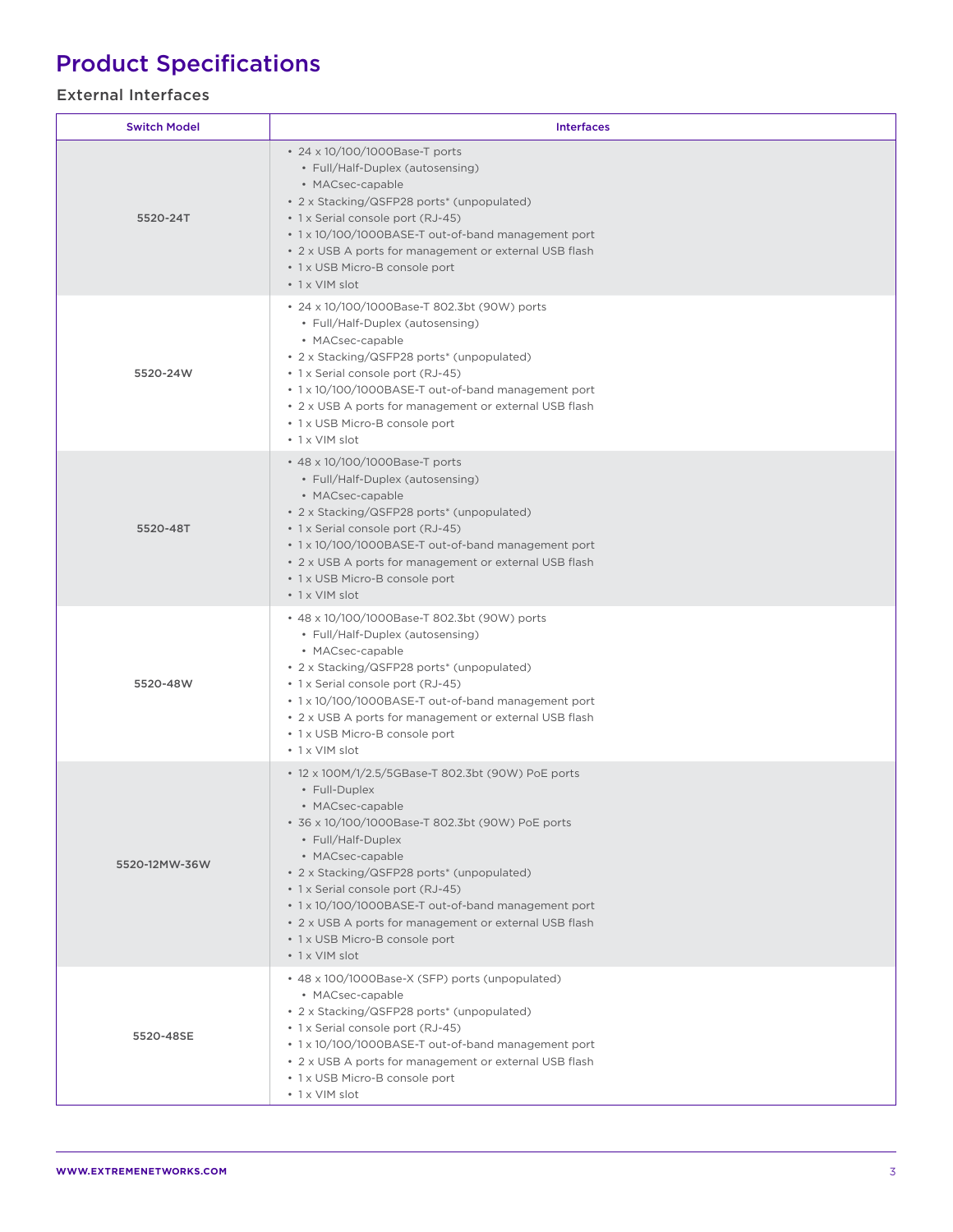## Product Specifications (cont.)

### External Interfaces (cont.)

| <b>Switch Model</b> | <b>Interfaces</b>                                                                                                                                                                                                                                                                                                   |
|---------------------|---------------------------------------------------------------------------------------------------------------------------------------------------------------------------------------------------------------------------------------------------------------------------------------------------------------------|
| 5520-24X            | • 24 x 100M/1G/10GBase-X (SFP+) ports** (unpopulated)<br>• 2 x Stacking/QSFP28 ports* (unpopulated)<br>• 1 x Serial console port (RJ-45)<br>• 1 x 10/100/1000BASE-T out-of-band management port<br>• 2 x USB A ports for management or external USB flash<br>• 1 x USB Micro-B console port<br>$\cdot$ 1 x VIM slot |
| 5520-VIM-4X         | • 4 x 1/10GBase-X SFP+ ports (unpopulated)                                                                                                                                                                                                                                                                          |
| 5520-VIM-4XE        | • 4 x 1/10Gbase-X SFP+ ports (unpopulated)<br>• LRM-capable<br>• MACsec-capable                                                                                                                                                                                                                                     |
| 5520-VIM-4YE        | • 4 x 10/25Gbase-X SFP28 ports (unpopulated)<br>• MACsec-capable                                                                                                                                                                                                                                                    |

\* Notes on use of the 2 x Stacking/QSFP28 ports

1. With Switch Engine (EXOS), the 2 x QSFP28 ports can be used for stacking or as Ethernet uplink ports (when not stacking); stacking data rate is 40Gb or 50 Gb per port

2. With Fabric Engine (VOSS), the 2 x QSFP28 ports can be used as Ethernet uplink ports if in non-Fabric mode or if no VIM is present as of the VOSS 8.4.2 release.

3. Ethernet uplink QSFP28 data rate options per port, with channelization: 4 x 10Gb SFP+, 4 x 25Gb SFP28, 1 x 40Gb QSFP+ (supported with Switch Engine (EXOS)

and Fabric Engine (VOSS)); 2 x 50Gb (Switch Engine (EXOS) only)

\*\* 100M on 5520-24X access ports supported with Switch Engine (EXOS) only; not supported with Fabric Engine (VOSS)

### Performance and Scale

| <b>Switch Model</b> | <b>Max Active</b><br>10/100/<br>1000Mb<br>ports | <b>Max Active</b><br>100Mb/1Gb/<br>2.5 <sub>Gb</sub> /5 <sub>Gb</sub><br>ports | <b>Max Active</b><br>100Mb/1Gb<br><b>SFP ports</b> | <b>Max Active</b><br> 1/10Gb SFP+  25Gb SFP28  40Gb QSFP+ <br>ports* | <b>Max Active</b><br>ports* | <b>Max Active</b><br>ports** | <b>Max Active</b><br>50Gb<br>ports** | <b>Max Active</b><br>40Gb/50Gb<br><b>Stacking</b><br>ports*** | Aggregated<br><b>Switch</b><br><b>Bandwidth</b> | <b>Frame</b><br><b>Forwarding</b><br>Rate |
|---------------------|-------------------------------------------------|--------------------------------------------------------------------------------|----------------------------------------------------|----------------------------------------------------------------------|-----------------------------|------------------------------|--------------------------------------|---------------------------------------------------------------|-------------------------------------------------|-------------------------------------------|
| 5520-24T            | 24                                              | $\circ$                                                                        | $\circ$                                            | 12                                                                   | 12                          | $\overline{2}$               | $\overline{4}$                       | $\overline{2}$                                                | 648 Gbps                                        | 482.1 mpps                                |
| 5520-24W            | 24                                              | $\circ$                                                                        | 0                                                  | 12                                                                   | 12                          | $\overline{2}$               | 4                                    | $\overline{2}$                                                | 648 Gbps                                        | 482.1 mpps                                |
| 5520-48T            | 48                                              | $\Omega$                                                                       | $\circ$                                            | 12                                                                   | 12                          | $\overline{2}$               | 4                                    | $\overline{2}$                                                | 696 Gbps                                        | 517.8 mpps                                |
| 5520-48W            | 48                                              | $\circ$                                                                        | O                                                  | 12                                                                   | 12                          | $\overline{2}$               | 4                                    | 2                                                             | 696 Gbps                                        | 517.8 mpps                                |
| 5520-12MW-36W       | 36                                              | 12                                                                             | $\circ$                                            | 12                                                                   | 12                          | $\overline{2}$               | $\overline{4}$                       | $\overline{2}$                                                | 792 Gbps                                        | 589.3 mpps                                |
| 5520-48SE           | $\circ$                                         | $\circ$                                                                        | 48                                                 | 12                                                                   | 12                          | $\overline{2}$               | $\overline{4}$                       | 2                                                             | 696 Gbps                                        | 517.8 mpps                                |
| 5520-24X            | $\circ$                                         | $\Omega$                                                                       | $\Omega$                                           | 36                                                                   | 12                          | $\overline{2}$               | $\overline{4}$                       | 2                                                             | 1080 Gbps                                       | 803.5 mpps                                |

\* Includes 8 ports available through channelization of the 2 x QSFP28 ports when not used for stacking with Switch Engine (EXOS), or with VOSS 8.4.2 or later \*\* Available through channelization of the 2 x QSFP28 ports when these ports are not used for stacking in Switch Engine (EXOS), or with VOSS 8.4.2 or later \*\*\* 50Gb stacking with Switch Engine (EXOS) mode only 31.6 or later

### Software Scaling Values

### 5520 with Switch Engine (EXOS)

- MAC Table: 114,688/65,536
- IPv4 ARP Table: 60,000/41,000\*
- IPv4 Route Table: 81,000/16,000\*
- IP Multicast Entries (S,G,V): 43,000/24,000\*
- IPv6 ND Table: 18,000
- IPv6 Route Table: 40,000/8,000\*
- ACL (Ingress/Egress): 9,216/1,024
- QoS Egress Queues/Port: 8
- VLANs:4,094
- Routed VLANS: 2,048

### One Policy Scaling

- Policy Profiles: 63
- Unique permit/deny rules per switch: 8,120
- Authenticated policy users/switch: 9,216

\* First value is the maximum; second is the default. Scaling limits are configurable. See the Switch Engine (EXOS) Release Notes for additional details

### 5520 with Fabric Engine (VOSS)

- MAC Table: 40,960 (81,920 non-Fabric)
- IPv4 ARPARP/IP Host Table: 16,000/48,000
- IPv4 Route Table: 15,500
- IP Multicast Routes: 4,000
- IPv6 ND Table: 16,000
- IPv6 Route Table: 7,500
- IPv4 ACL (Ingress/Egress): 1,024/336
- QoS Egress Queues/Port: 8
- VLANs: 4,059
- Routed VLANS: 500

#### Fabric Connect Scaling

- Fabric Adjacencies per switch: 128
- Fabric nodes per area (BEB + BCB): 800
- BEB Nodes per VSN: 500
- L2 VSN: 3500
- L3 VSN: 256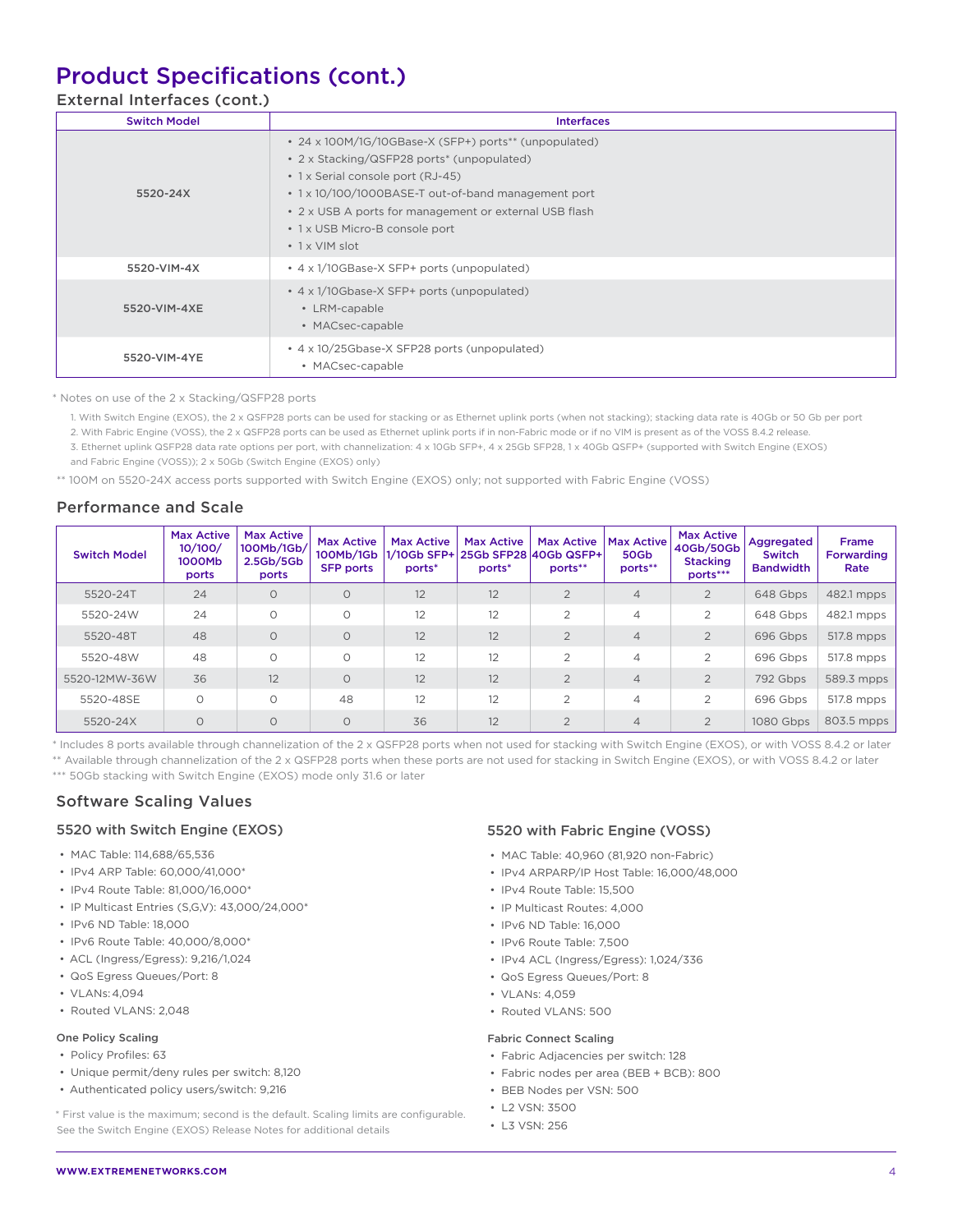## Product Specifications (cont.)

### Weights and Dimensions

| <b>Switch Model</b>              | Weight*           | <b>Physical Dimensions</b>                                      |                                                             |  |  |
|----------------------------------|-------------------|-----------------------------------------------------------------|-------------------------------------------------------------|--|--|
| <b>Switches</b>                  |                   |                                                                 |                                                             |  |  |
|                                  |                   | <b>Chassis Only</b>                                             | With PSU                                                    |  |  |
| 5520-24T                         | 12.2 lb / 5.54 kg |                                                                 |                                                             |  |  |
| 5520-24W                         | 13.8 lb / 6.25 kg |                                                                 |                                                             |  |  |
| 5520-48T                         | 12.7 lb / 5.76 kg |                                                                 |                                                             |  |  |
| 5520-48W                         | 13.4 lb / 6.06 kg | 17.4 in W / 1.7 in H / 17.4 in D<br>441 mm x 44 mm x 442 mm     | 17.4 in W / 1.7 in H / 18.1 in D<br>441 mm x 44 mm x 449 mm |  |  |
| 5520-12MW-36W                    | 14.0 lb / 6.33 kg |                                                                 |                                                             |  |  |
| 5520-48SE                        | 12.6 lb / 5.7 kg  |                                                                 |                                                             |  |  |
| 5520-24X                         | 13.8 lb / 6.25 kg |                                                                 |                                                             |  |  |
|                                  |                   | <b>VIM Modules</b>                                              |                                                             |  |  |
| 5520-VIM-4X                      | 0.37 lb / 0.17 kg |                                                                 |                                                             |  |  |
| 5520-VIM-4XE                     | 0.44 lb / 0.20 kg | 1.92 in W / 1.61 in H / 5.76 in D<br>48.8mm / 40.8mm / 146.3 mm |                                                             |  |  |
| 5520-VIM-4YE                     | 0.46 lb / 0.21 kg |                                                                 |                                                             |  |  |
|                                  |                   | <b>Power Supplies</b>                                           |                                                             |  |  |
| 10953 (350W AC)                  | 2.38 lb / 1.08 kg |                                                                 |                                                             |  |  |
| 10951 (715W AC)                  | 2.55 lb / 1.16 kg | 3.25 in W / 1.56 in H / 11.3 in D<br>40mm / 82.5mm / 287mm      |                                                             |  |  |
| 10941 (1100W AC)                 | 2.55 lb / 1.16 kg |                                                                 |                                                             |  |  |
| "XN-ACPWR-2000W-F<br>(2000W AC)" | 2.56 lb / 1.16kg  | 3.25 in W / 1.56 in H / 11.5 in D<br>40mm / 75mm / 292mm        |                                                             |  |  |

\*Switch weights include fans but no PSUs

### Power Supply Unit Specifications

|                               | 10953                                            | 10951                                                | 10941                                                | <b>XN-ACPWR-2000-F*</b>                          |
|-------------------------------|--------------------------------------------------|------------------------------------------------------|------------------------------------------------------|--------------------------------------------------|
| Voltage Input Range (Nominal) | 100-127/200-240 VAC                              | 100-127/200-240 VAC                                  | 100-127/200-240 VAC                                  | 100-127/200-240 VAC                              |
| Line Frequency Range          | 50 to 60 Hz                                      | 50 to 60 Hz                                          | 50 to 60 Hz                                          | 50 to 60 Hz                                      |
| Power Supply Input Socket     | IEC/EN 60320 C14                                 | IEC/EN 60320 C16                                     | IEC/EN 60320 C16                                     | IEC/EN 60320 C16                                 |
| Power Cord Input Plug         | IEC/EN 60320 C15                                 | IEC/EN 60320 C15                                     | IEC/EN 60320 C15                                     | IEC/EN 60320 C15                                 |
| Operating Temperature         | $0^\circ$ C to 55 $^\circ$ C<br>Normal Operation | $Q^{\circ}$ C to 50 $^{\circ}$ C<br>Normal Operation | $Q^{\circ}$ C to 50 $^{\circ}$ C<br>Normal Operation | $0^\circ$ C to 55 $^\circ$ C<br>Normal Operation |

\*200-240 VAC is required to achieve full 2000W output. If run at 100-120VAC, output is limited to 1100W.

|                               | XN-ACPWR-350W-FB                                 | XN-ACPWR-715W-FB                                     | XN-ACPWR-1100W-FB                                | XN-ACPWR-2000W-FB*                               |
|-------------------------------|--------------------------------------------------|------------------------------------------------------|--------------------------------------------------|--------------------------------------------------|
| Voltage Input Range (Nominal) | 100-240 VAC                                      | 100-240 VAC                                          | 100-240 VAC                                      | 100-240 VAC                                      |
| Line Frequency Range          | 50 to 60 Hz                                      | 50 to 60 Hz                                          | 50 to 60 Hz                                      | 50 to 60 Hz                                      |
| Power Supply Input Socket     | IEC/EN 60320 C14                                 | IEC/EN 60320 C16                                     | IEC/EN 60320 C16                                 | IEC/EN 60320 C16                                 |
| Power Cord Input Plug         | IEC/EN 60320 C15                                 | IEC/EN 60320 C15                                     | IEC/EN 60320 C15                                 | IEC/EN 60320 C15                                 |
| Operating Temperature         | $0^\circ$ C to 55 $^\circ$ C<br>Normal Operation | $Q^{\circ}$ C to 50 $^{\circ}$ C<br>Normal Operation | $0^\circ$ C to 50 $^\circ$ C<br>Normal Operation | $0^\circ$ C to 50 $^\circ$ C<br>Normal Operation |

\*200-240 VAC is required to achieve full 2000W output. If run at 100-120VAC, output is limited to 1100W.

### PoE Power Budget

| <b>Switch Model</b> | x 715W | 2 x 715W | 1 x 1100W | 2 x 1100W | ∣x 2000W @<br>100-120VAC | 1 x 2000W @<br>200-240VAC | $2 \times 2000W$ @<br>100-120VAC | $2 \times 2000W$ @<br>200-240VAC |
|---------------------|--------|----------|-----------|-----------|--------------------------|---------------------------|----------------------------------|----------------------------------|
| 5520-24W            | 494W   | 1079W    | 879W      | 1781W     | 879W                     | 1779W                     | 1869W                            | 2160W                            |
| 5520-48W            | 483W   | 1068W    | 868W      | 1770W     | 868W                     | 1768W                     | 1858W                            | 3568W                            |
| 5520-12MW-36W       | 464W   | 1049W    | 849W      | 1751W     | 849W                     | 1749W                     | 1839W                            | 3549W                            |

Note: It is recommended that primary and secondary power supply units (PSUs) be of the same type to support optimal PoE operation.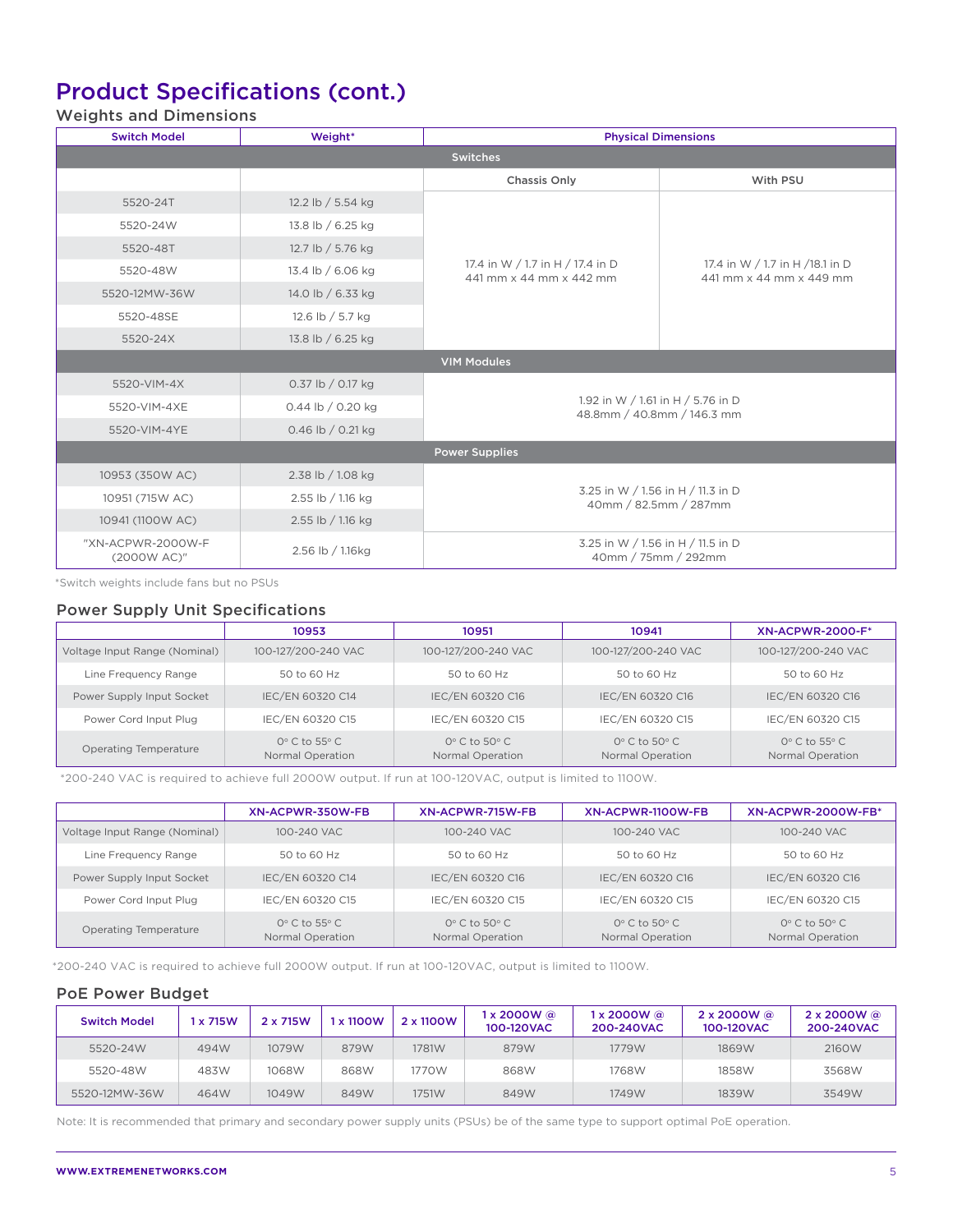## Product Specifications (cont.)

### Minimum/Maximum Power Consumption and Heat Dissipation

| <b>Switch Model</b> | <b>Minimum Power Consumption</b><br>(Watts) | <b>Minimum Heat Dissipation</b><br>(BTU/hr) | <b>Maximum Power Consumption</b><br>(Watts)* | <b>Maximum Heat Dissipation</b><br>$(BTU/hr)$ ** |
|---------------------|---------------------------------------------|---------------------------------------------|----------------------------------------------|--------------------------------------------------|
| 5520-24T            | 52                                          | 176                                         | 142                                          | 483                                              |
| 5520-24W            | 54                                          | 182                                         | 2480                                         | 1092                                             |
| 5520-48T            | 60                                          | 205                                         | 171                                          | 584                                              |
| 5520-48W            | 59                                          | 203                                         | 4100                                         | 1817                                             |
| 5520-12MW-<br>36W   | 66                                          | 224                                         | 4095                                         | 1862                                             |
| 5520-48SE           | 61                                          | 209                                         | 255                                          | 872                                              |
| 5520-24X            | 48                                          | 165                                         | 171                                          | 585                                              |

\*Includes maximum PoE load (W) through the switch

\*\*Does not include PoE load heat dissipated through external electronic load

### Fan and Acoustic Noise

| <b>Switch Model</b> | <b>Acoustic information</b>                                                                                                                                                |                                                                                                                                      |  |  |  |  |
|---------------------|----------------------------------------------------------------------------------------------------------------------------------------------------------------------------|--------------------------------------------------------------------------------------------------------------------------------------|--|--|--|--|
|                     | Typical: Single 350W AC PSU, no VIM<br>Maximum: Dual 350W AC PSU, 5520-VIM-4YE                                                                                             |                                                                                                                                      |  |  |  |  |
| 5520-24T            | <b>Bystander Sound Pressure</b><br>• $39.6dB(A)$ , 0°C to $35^{\circ}$ C (Typical)<br>• 77.5 dB(A), 50°C (Maximum)                                                         | Sound Power<br>$\cdot$ 5.1 B, 0°C to 35°C (Typical)<br>• 8.46 B, 50°C (Maximum)                                                      |  |  |  |  |
|                     | Typical: Single 715W AC PSU, no VIM<br>Maximum: Dual 1100W AC PSU, 5520-VIM-4YE                                                                                            |                                                                                                                                      |  |  |  |  |
| 5520-24W            | <b>Bystander Sound Pressure</b><br>• $50.4dB(A)$ , 0°C to $35^{\circ}$ C (Typical)<br>• 67.1 dB(A), 25°C (Maximum)<br>• 78.9 dB(A), 50°C (Maximum)                         | Sound Power<br>$\cdot$ 6 B, OC to 35 $\degree$ C (Typical)<br>• 7.61 B, $25^{\circ}$ C (Maximum)<br>• 8.6 B, 50°C (Maximum)          |  |  |  |  |
|                     | Typical: Single 350W AC PSU, no VIM<br>Maximum: Dual 350W AC PSU, 5520-VIM-4YE                                                                                             |                                                                                                                                      |  |  |  |  |
| 5520-48T            | <b>Bystander Sound Pressure</b><br>• $39.0dB(A)$ , 0°C to $35^{\circ}$ C (Typical)<br>• 79.0 dB(A), 50°C (Maximum)                                                         | Sound Power<br>$\cdot$ 4.9 B, 0°C to 35°C (Typical)<br>• 8.52 B, 50°C (Maximum)                                                      |  |  |  |  |
|                     | Typical: Single 1100W AC PSU, no VIM<br>Maximum: Dual 2000W AC PSU (240VAC), 5520-VIM-4YE                                                                                  |                                                                                                                                      |  |  |  |  |
| 5520-48W            | <b>Bystander Sound Pressure</b><br>• $64.3dB(A)$ , 0°C to $35^{\circ}$ C (Typical)<br>• 69.1 dB(A), 25°C (Maximum)<br>• 79.4 dB(A), 50°C (Maximum)                         | Sound Power<br>• 7.24 B, $0^{\circ}$ C to 35 $^{\circ}$ C (Typical)<br>• 7.65 B, 25°C (Maximum)<br>• 8.6 B, 50°C (Maximum)           |  |  |  |  |
|                     | Typical: Single 1100W AC PSU, no VIM<br>Maximum: Dual 2000W AC PSU (240VAC), 5520-VIM-4YE                                                                                  |                                                                                                                                      |  |  |  |  |
| 5520-12MW-<br>36W   | <b>Bystander Sound Pressure</b><br>• $62.7dB(A)$ , $0^{\circ}$ C to $35^{\circ}$ C (Typical)<br>• 69.2 $dB(A)$ , 25 $^{\circ}$ C (Maximum)<br>• 78.8 dB(A), 50°C (Maximum) | Sound Power<br>• 7.25 B, $0^{\circ}$ C to 35 $^{\circ}$ C (Typical)<br>• 7.64 B, $25^{\circ}$ C (Maximum)<br>• 8.6 B, 50°C (Maximum) |  |  |  |  |
|                     | Typical: Single 350W AC PSU, no VIM<br>Maximum: Dual 350W AC PSU, 5520-VIM-4YE                                                                                             |                                                                                                                                      |  |  |  |  |
| 5520-48SE           | <b>Bystander Sound Pressure</b><br>• 41.4dB(A), 0°C to 35°C (Typical)<br>• 77.9 dB(A), 50°C (Maximum)                                                                      | Sound Power<br>• 5.14 B, $0^{\circ}$ C to 35 $^{\circ}$ C (Typical)<br>• 8.53 B, 50°C (Maximum)                                      |  |  |  |  |
|                     | Typical: Single 350W AC PSU, no VIM<br>Maximum: Dual 350W AC PSU, 5520-VIM-4YE                                                                                             |                                                                                                                                      |  |  |  |  |
| 5520-24X            | <b>Bystander Sound Pressure</b><br>$\cdot$ 40.6dB(A), 0 $\degree$ C to 35 $\degree$ C (Typical)<br>• 76.9 dB(A), 50°C (Maximum)                                            | Sound Power<br>$\cdot$ 5.05 B, 0°C to 35°C (Typical)<br>• 8.52 B, 50°C (Maximum)                                                     |  |  |  |  |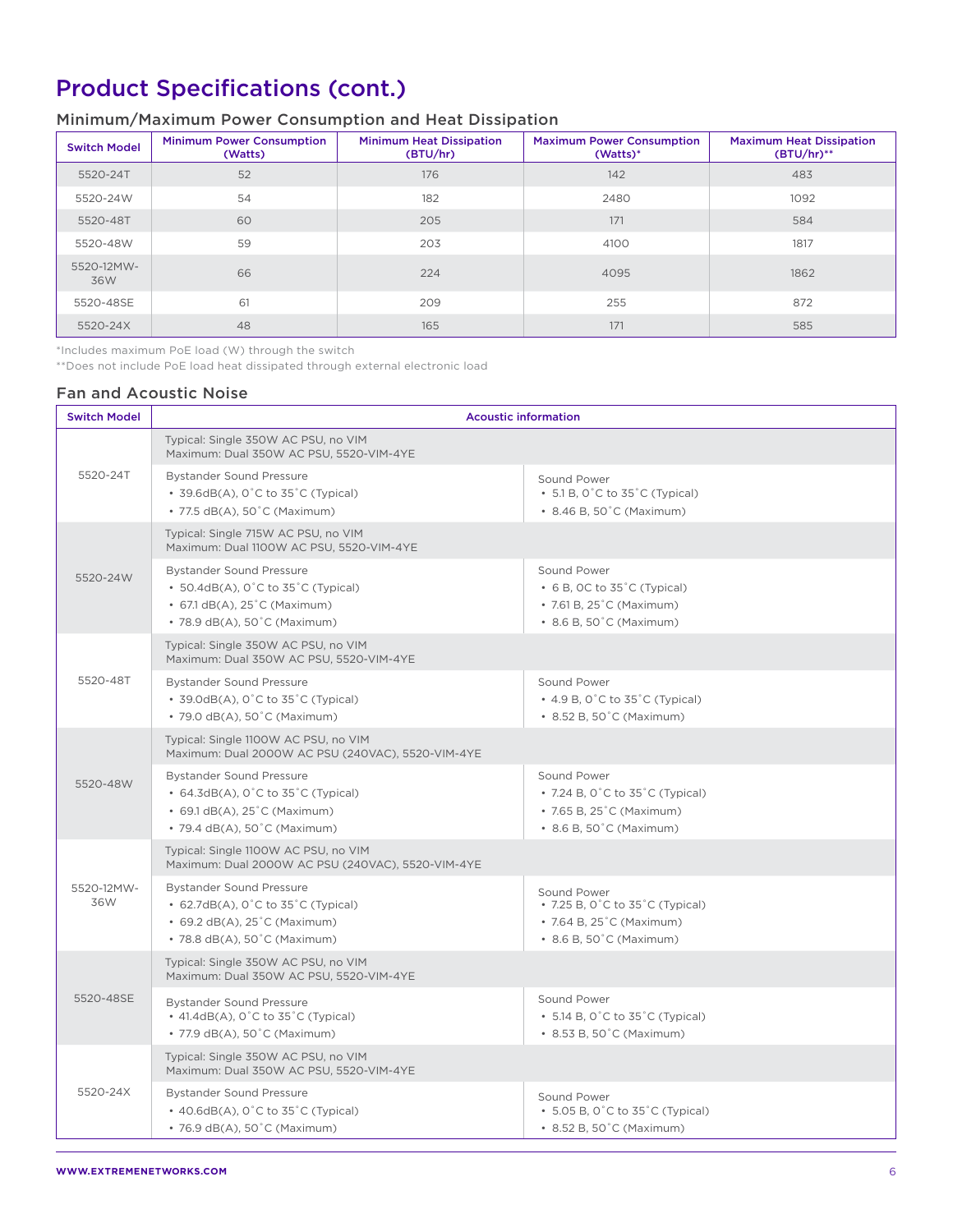## Environmental and Regulatory

### Environmental

### Environmental Specifications

- EN/ETSI 300 019-2-1 v2.1.2 Class 1.2 Storage
- EN/ETSI 300 019-2-2 v2.1.2 Class 2.3 Transportation
- EN/ETSI 300 019-2-3 v2.1.2 Class 3.1e Operational
- EN/ETSI 300 753 (1997-10) Acoustic Noise
- ASTM D3580 Random Vibration Unpackaged 1.5 G

### Environmental Compliance

- EU RoHS 2011/65/EU
- EU WEEE 2012/19/EU
- EU REACH Regulation (EC) No 1907/2006 Reporting
- China RoHS SJ/T 11363-2006
- Taiwan RoHS CNS 15663(2013.7)

#### Operating Conditions

- Temp: 0° C to 50° C (32° F to 122° F)
- Humidity: 10% to 95% relative humidity, non-condensing
- Altitude: 0 to 3,000 meters (9,850 feet)
- Shock (half sine) 30m/s2 (3G), 11ms, 60 shocks
- Random vibration: 3 to 500 Hz at 1.5 G rms

#### Packaging and Storage Specifications

- Temp: -40° C to 70° C (-40° F to 158° F)
- Humidity: 10% to 95% relative humidity, non-condensing
- Packaged Shock (half sine): 180 m/s2 (18 G), 6 ms, 600 shocks
- Packaged Vibration: 5 to 62 Hz at velocity 5 mm/s, 62 to 500 Hz at 0.2 G
- Packaged Random Vibration: 5 to 20 Hz at 1.0 ASD w/–3 dB/oct. from 20 to 200 Hz
- Packaged Drop Height: 14 drops minimum on sides and corners at 42 inches (<15 kg box)

### Regulatory and Safety

### North American ITE

- UL 60950-1
- UL/CuL 62368-1 Listed
- Complies with FCC 21CFR 1040.10 (U.S. Laser Safety)
- CDRH Letter of Approval (US FDA Approval)
- CAN/CSA 22.2 No. 60950-1

### European ITE

- EN 60950-1, EN 62368-1
- EN 60825-1 Class 1 (Lasers Safety)
- 2014/35/EU Low Voltage Directive

#### International ITE

- CB Report and Certificate per IEC 60950-1
- IEC 62368-1

### EMI/EMC Standards

### North American EMC for ITE

- FCC CFR 47 Part 15 Class A (USA)
- CB Report and Certificate IEC 62368-1
- RoHS Directive 2011/65/EU
- AS/NZS 60950-1 (Australia /New Zealand)

#### European EMC Standards

- EN 55035
	- EN 55032 Class A
	- EN 55024
	- EN 55011
	- EN 61000-3-2,2014 (Harmonics)
	- EN 61000-3-3 2013 (Flicker)
	- EN 300 386 (EMC Telecommunications)
- 2014/30/EU EMC Directive

#### International EMC Certifications

- CISPR 32, Class A (International Emissions)
- AS/NZS CISPR32
- CISPR 24 Class A (International Immunity)
- IEC 61000-4-2/EN 61000-4-2 Electrostatic Discharge, 8kV Contact, 15 kV Air, Criteria B
- IEC 61000-4-3 /EN 61000-4-3 Radiated Immunity 10V/m, Criteria A
- IEC 61000-4-4/EN 61000-4-4 Transient Burst, 1 kV, Criteria AB
- IEC 61000-4-5 /EN 61000-4-5 Surge, 2 kV L-L, 2 kV L-G, Level 3, Criteria B
- IEC 61000-4-6 Conducted Immunity, 0.15-80 MHz, 10V/m unmod. RMS, Criteria A
- IEC/EN 61000-4-11 Power Dips & Interruptions, >30%, 25 periods, Criteria C

#### Country Specific

- VCCI Class A (Japan Emissions)
- ACMA RCM (Australia Emissions)
- CCC Mark (China)
- KCC Mark, EMC Approval (Korea)
- EAC Mark (Custom Union)
- NRCS (South Africa)
- BSMI Mark (Taiwan)
- Anatel (Brazil)
- NoM (Mexico)

### IEEE 802.3 Media Access Standards

- IEEE 802.3ab 1000BASE-T
- IEEE 802.3bz 2.5G/5GBASE-T
- IEEE 802.3bt Type4 PoE
- IEEE 802.3ae 10GBASE-X
- IEEE 802.3aq 10GBASE-LRM
- IEEE 802.3by 25GBASE-X
- IEEE 802.3ba/802.3bm 40GBASE-X and 100GBASE-X
- IEEE 802.3az Energy Efficient Ethernet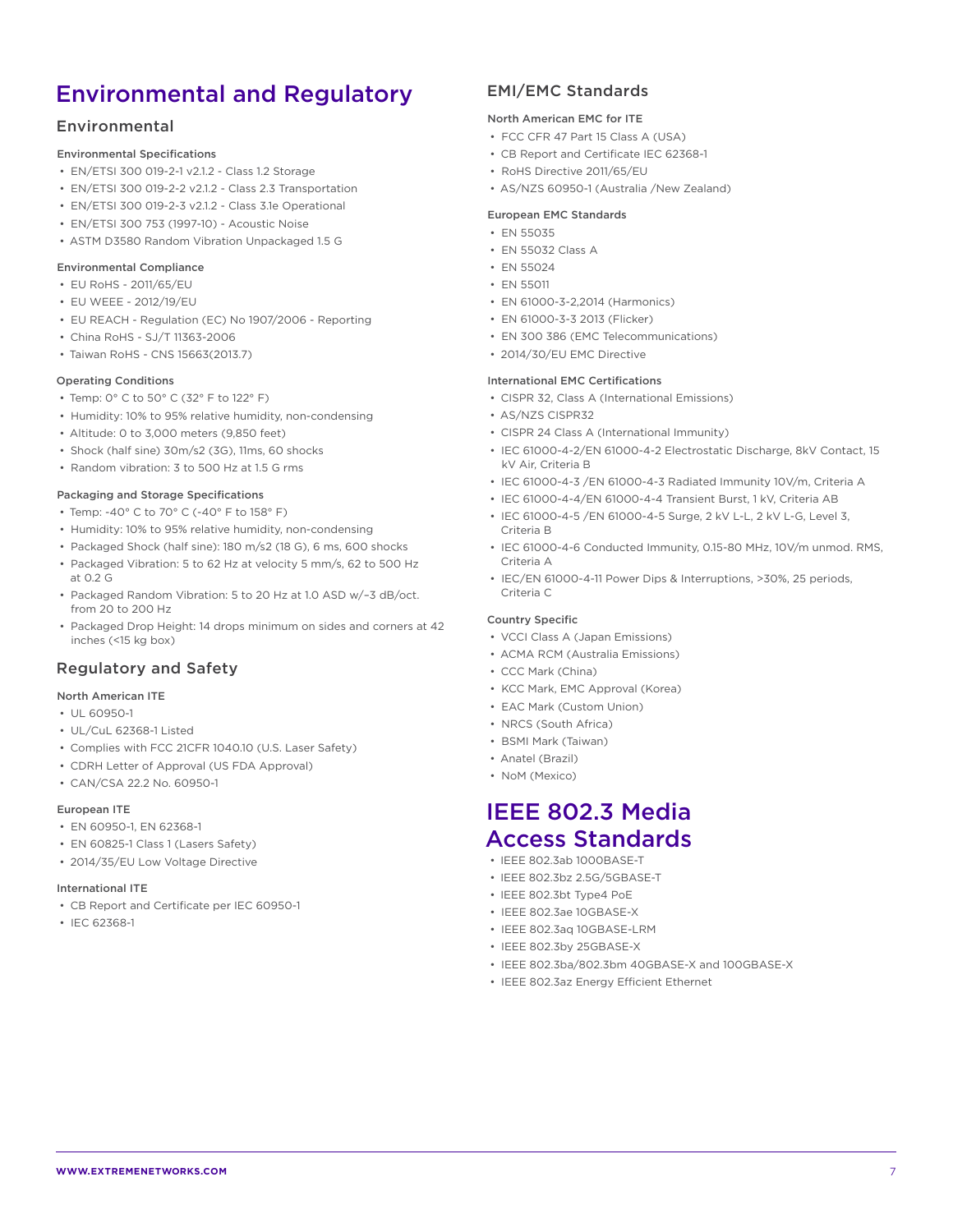## Ordering Notes

Customers ordering a 5520 switch receive the base switch along with Base software license, fan modules and rackmount kit. In addition, each 5520 switch comes with a free 1-year ExtremeCloud IQ Pilot subscription.

Versatile Interface Modules (VIMs), power supplies, transceiver/optics, power cords, as well as Premier and/or MACsec licenses must be ordered separately. At least one Power Supply Unit (PSU) is required for 5520 operation; a second PSU is required for redundancy and/or additional power.

## Base Software and Optional Premier License

The Base software included with each 5520 unit supports most available switch features. Certain features, however, require a Premier license to operate.

For Switch Engine (EXOS), a Premier License is required for:

- 5 or more OSPF interfaces
- PIM DM / PM SSM
- Anycast RP (Rendezvous Point)
- Multi-Source Discovery Protocol (MSDP)
- IS-IS/BGP4/MBGP\*
- GRE Tunneling
- Ethernet VPN (EVPN)
- Multi-Protocol Label Switching (MPLS)\*\*\*

For Fabric Engine (VOSS), a Premier license is required for:

- 5 or more OSFP or RIP interfaces
- 3 or more BGP peers
- 25 or more VRFs\*\*
- Layer 3 Virtual Service Networks (L3 VSNs)
- Distributed Virtual Routing (DvR) Controller

\* Up to 2 BGP interfaces included in Base software with the EXOS 31.4 Release

\*\* VRFs included in Base software with the VOSS 8.4 Release

\*\*\* MPLS available with Switch Engine (EXOS) 31.6 release

| <b>Part Number</b> | <b>Product Name</b>                                        | <b>Product Description</b>                                                                                                                                                                                                                                                                                                                        |  |  |  |
|--------------------|------------------------------------------------------------|---------------------------------------------------------------------------------------------------------------------------------------------------------------------------------------------------------------------------------------------------------------------------------------------------------------------------------------------------|--|--|--|
|                    | 5520 Systems                                               |                                                                                                                                                                                                                                                                                                                                                   |  |  |  |
| 5520-24T           | 5520 24-port Switch                                        | 5520 Universal Switch with 24 x 10/100/1000BASE-T full/half duplex MACsec-capable ports,<br>includes 2 x Stacking/QSFP28 ports, 2 fan modules, 1 VIM slot, 2 unpopulated modular PSU slots,<br>Base software license, includes 1-year XIQ Pilot subscription                                                                                      |  |  |  |
| 5520-24W           | 5520 24-port 90w PoE<br>Switch                             | 5520 Universal Switch with 24 x 10/100/1000BASE-T full/half duplex 802.3bt 90W PoE MACsec-<br>capable ports, includes 2 x Stacking/QSFP28 ports, 3 fan modules, 1 VIM slot, 2 unpopulated<br>modular PSU slots, Base software license, includes 1-year XIQ Pilot subscription                                                                     |  |  |  |
| 5520-48T           | 5520 48-port Switch                                        | 5520 Universal Switch with 48 x 10/100/1000BASE-T full/half duplex MACsec-capable ports,<br>includes 2 x Stacking/QSFP28 ports, 3 fan modules, 1 VIM slot, 2 unpopulated modular PSU slots,<br>Base software license, includes 1-year XIQ Pilot subscription                                                                                      |  |  |  |
| 5520-48W           | 5520 48-port 90w PoE<br>Switch                             | 5520 Universal Switch with 48 x 10/100/1000BASE-T full/half duplex 802.3bt 90W PoE MACsec-<br>capable ports, includes 2 x Stacking/QSFP28 ports, 3 fan modules, 1 VIM slot, 2 unpopulated<br>modular PSU slots, Base software license, includes 1-year XIQ Pilot subscription                                                                     |  |  |  |
| 5520-12MW-36W      | 5520 48-port 90w PoE<br>with 12 ports multi-rate<br>Switch | 5520 Universal Switch with 12 x 100Mb/1Gb/2.5Gb/5Gb 802.3bt 90W PoE MACsec-capable<br>ports plus 36 x 10/100/1000BASE-T 802.3bt 90W PoE full/half duplex MACsec-capable ports,<br>includes 2 x Stacking/QSFP28 ports, 3 fan modules, IVIM slot, 2 unpopulated modular PSU slots,<br>Base software license, includes 1-year XIQ Pilot subscription |  |  |  |
| 5520-48SE          | 5520 48-port SFP<br>Switch                                 | 5520 Universal Switch with 48 x 100M/1Gb SFP MACsec-capable ports, includes 2 x Stacking/<br>QSFP28 ports, 3 fan modules, 1 VIM slot, 2 unpopulated modular PSU slots, Base software license,<br>includes 1-year XIQ Pilot subscription                                                                                                           |  |  |  |
| 5520-24X           | 5520 24-port SFP+<br>Switch                                | 5520 Universal Switch with 24 x 100Mb/1Gb/10Gb SFP+ ports, includes 2 Stacking/QSFP28<br>ports, 2 fan modules, 1 VIM slot, 2 unpopulated modular PSU slots, Base software license,<br>includes 1-year XIQ Pilot subscription                                                                                                                      |  |  |  |
| 5520-VIM-4X        | 4-port SFP+ module                                         | 5520 Versatile Interface Module with 4 x 1/10Gb SFP+ ports                                                                                                                                                                                                                                                                                        |  |  |  |
| 5520-VIM-4XE       | 4-port SFP+ module<br>LRM/MACsec capable                   | 5520 Versatile Interface Module with 4 x 1/10Gb SFP+ LRM and MACsec-capable ports                                                                                                                                                                                                                                                                 |  |  |  |
| 5520-VIM-4YE       | 4-port SFP28 module<br>MACsec capable                      | 5520 Versatile Interface Module with 4 x 10/25Gb SFP28 MACsec-capable ports                                                                                                                                                                                                                                                                       |  |  |  |

## Ordering Information